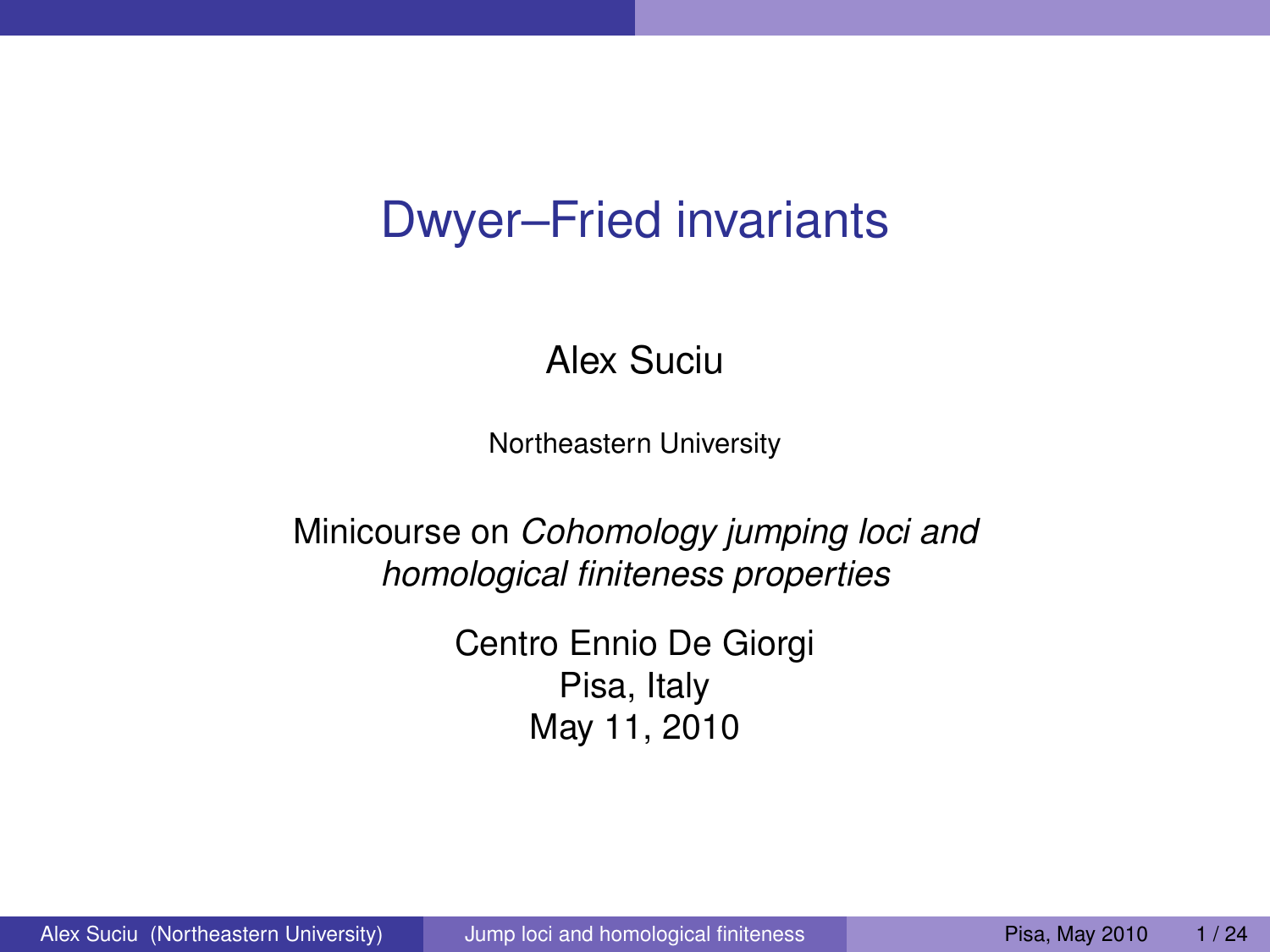- [Free abelian covers](#page-2-0)
- [The Dwyer–Fried sets](#page-5-0)
- 3 Ω[-invariants and characteristic varieties](#page-10-0)
- [The openess question](#page-13-0)
- 5 [Finiteness properties](#page-16-0)
- [Kollár's question](#page-19-0)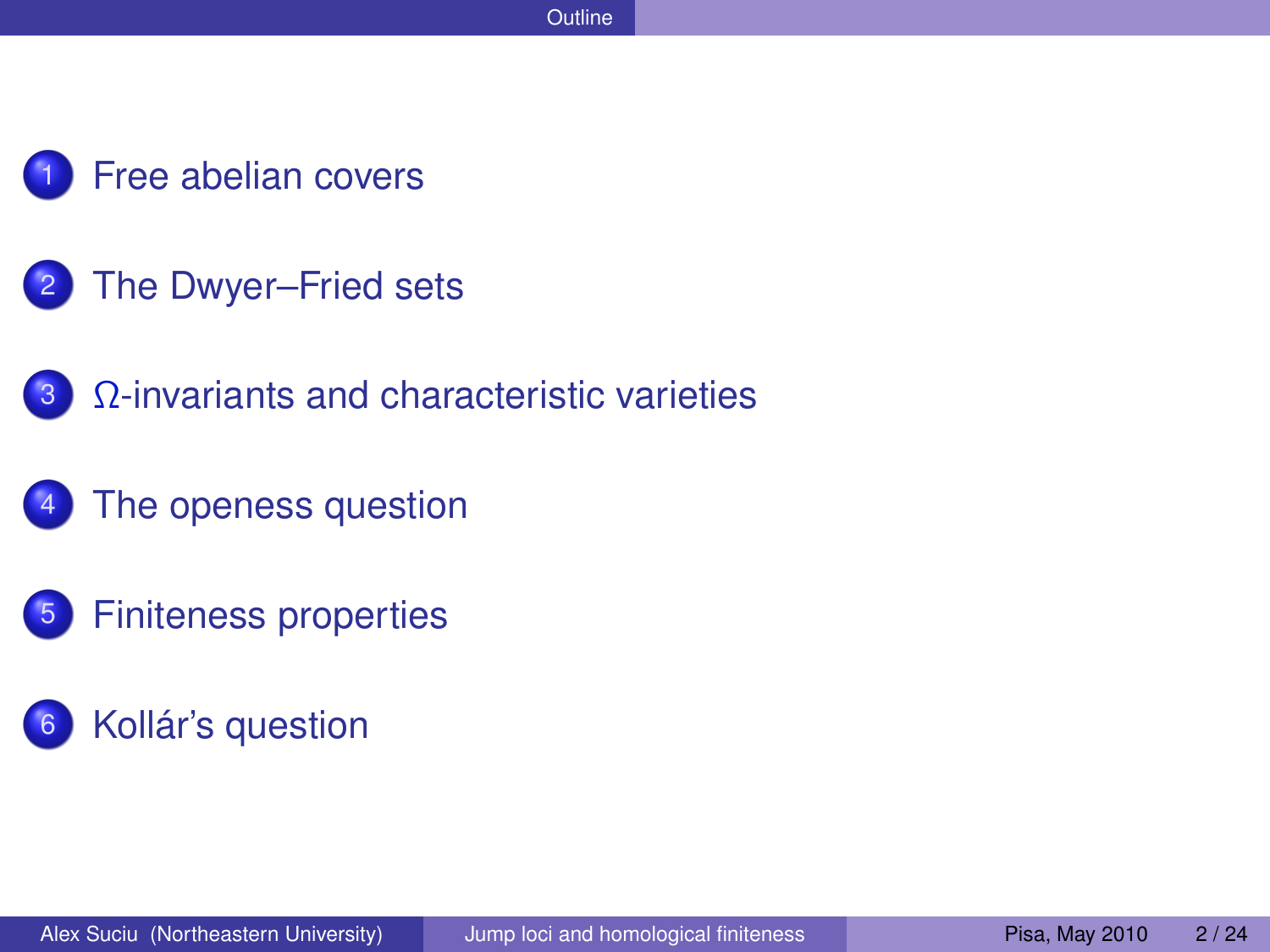## Free abelian covers

- Let *X* be a connected CW-complex with finite 1-skeleton,  $G = \pi_1(X, x_0)$ .
- Consider the connected, regular covering spaces of *X*, with group of deck transformations a free abelian group of fixed rank *r*.
- Model situation: the *r*-dimensional torus  $T^r = K(\mathbb{Z}^r, 1)$  and its universal cover,  $\mathbb{R}^r \to \mathcal{T}^r$ , with group of deck transformations  $\mathbb{Z}^r$ .
- Any epimorphism  $\nu\colon G\twoheadrightarrow\mathbb{Z}^r$  gives rise to a  $\mathbb{Z}^r$ -cover, by pull back:

<span id="page-2-0"></span>

where *f* realizes  $\nu$  at the level of fundamental groups.

- Note: (homotopy fiber of  $f$ )  $\simeq X^{\nu}$ .
- All connected, regular  $\mathbb{Z}^r$ -covers of  $X$  arise in this manner.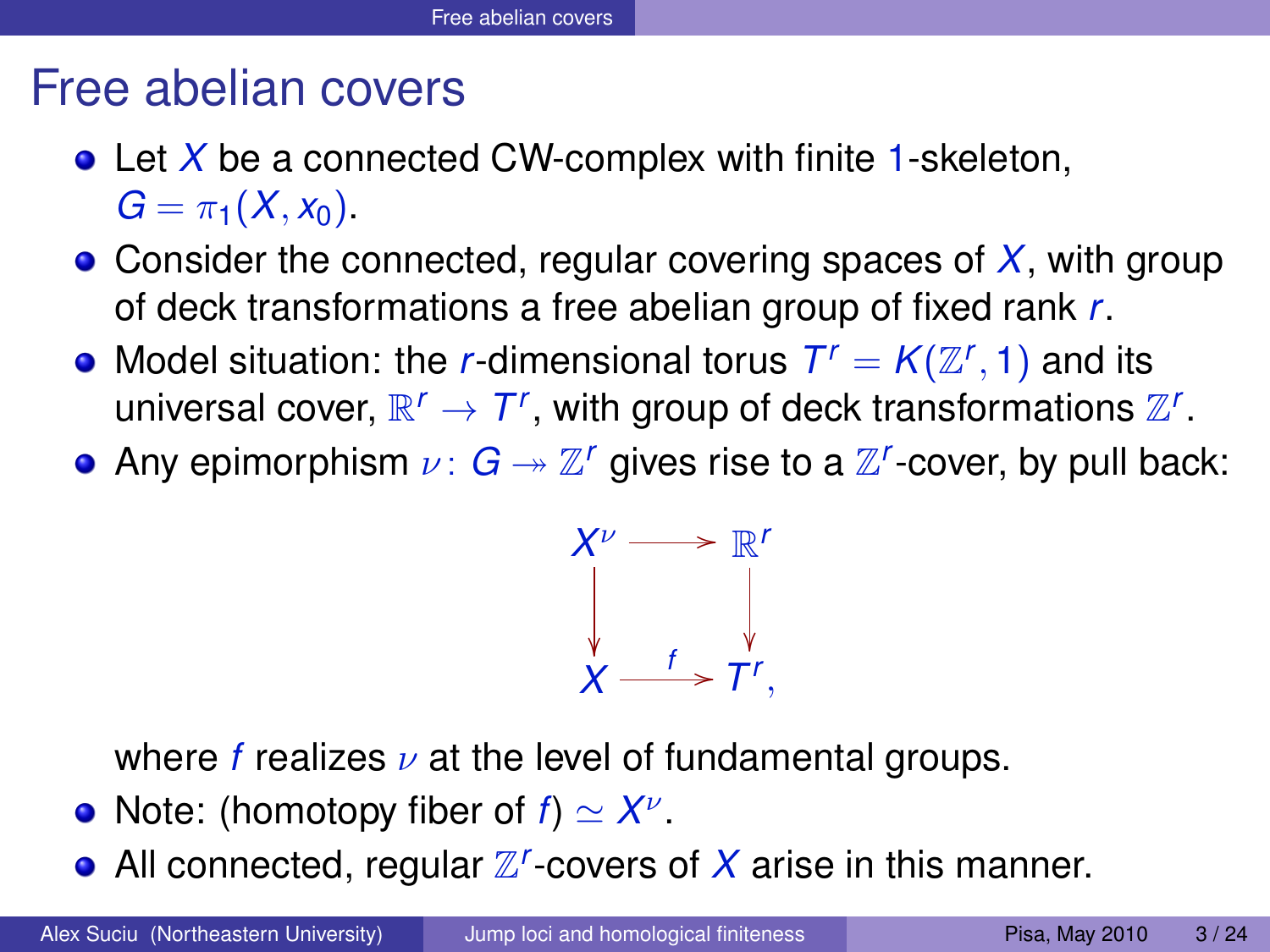**•** The map  $\nu$  factors as

$$
G \xrightarrow{ab} G_{ab} \xrightarrow{\nu_*} \mathbb{Z}^r,
$$

where  $\nu_*$  may be identified with the induced homomorphism

 $f_*: H_1(X,\mathbb{Z}) \to H_1(T^r,\mathbb{Z}).$ 

**•** Passing to the homomorphism in **Q**-homology, we see that the cover  $X^\nu\to X$  is determined by the kernel of

 $\nu_*: H_1(X,\mathbb{Q}) \to \mathbb{Q}^r.$ 

• Conversely, every codimension-*r* linear subspace of  $H_1(X, \mathbb{Q})$  can be realized as

 $\ker(\nu_*\colon H_1(X,\mathbb{Q})\to \mathbb{Q}^r).$ 

for some  $\nu\colon G\twoheadrightarrow \mathbb{Z}^r$ , and thus gives rise to a cover  $X^\nu\to X.$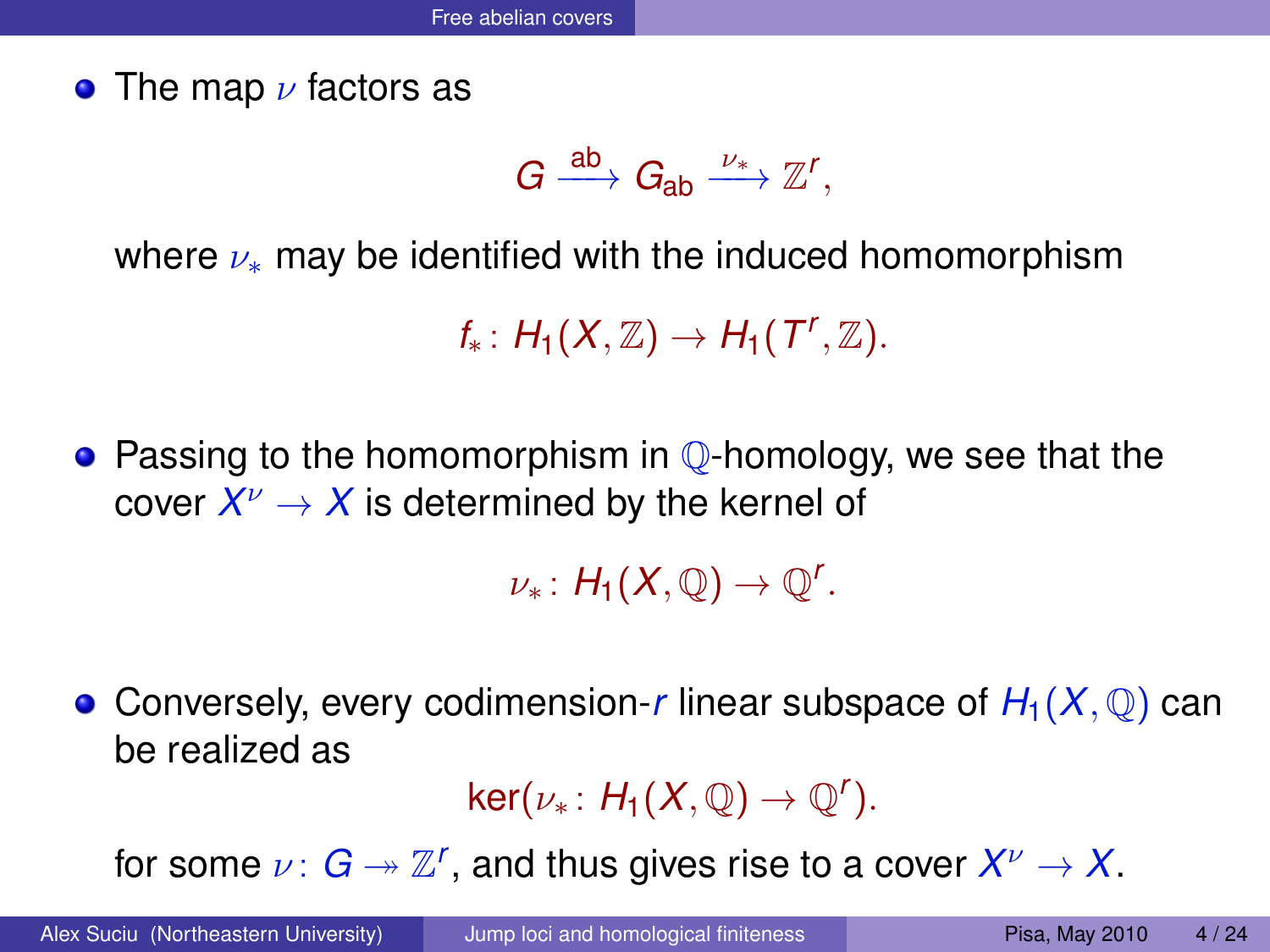- Let  $\mathsf{Gr}_r(H^1(X,\mathbb{Q}))$  be the Grassmanian of *r*-planes in the finite-dimensional, rational vector space *H* 1 (*X*, Q).
- Using the dual map  $\nu^* \colon \mathbb{Q}^r \to H^1(X,\mathbb{Q})$  instead, we obtain:

#### Proposition (Dwyer–Fried 1987)

*The connected, regular covers of X whose group of deck transformations is free abelian of rank r are parametrized by the rational Grassmannian* Gr*r*(*H* 1 (*X*, Q))*, via the correspondence*

 $\left\{ \mathbb{Z}^r\text{-}\text{covers }X^\nu\to X\right\} \longleftrightarrow \left\{r\text{-}\text{planes }P_\nu:=\text{im}(\nu^*)\text{ in }H^1(X,\mathbb{Q})\right\}.$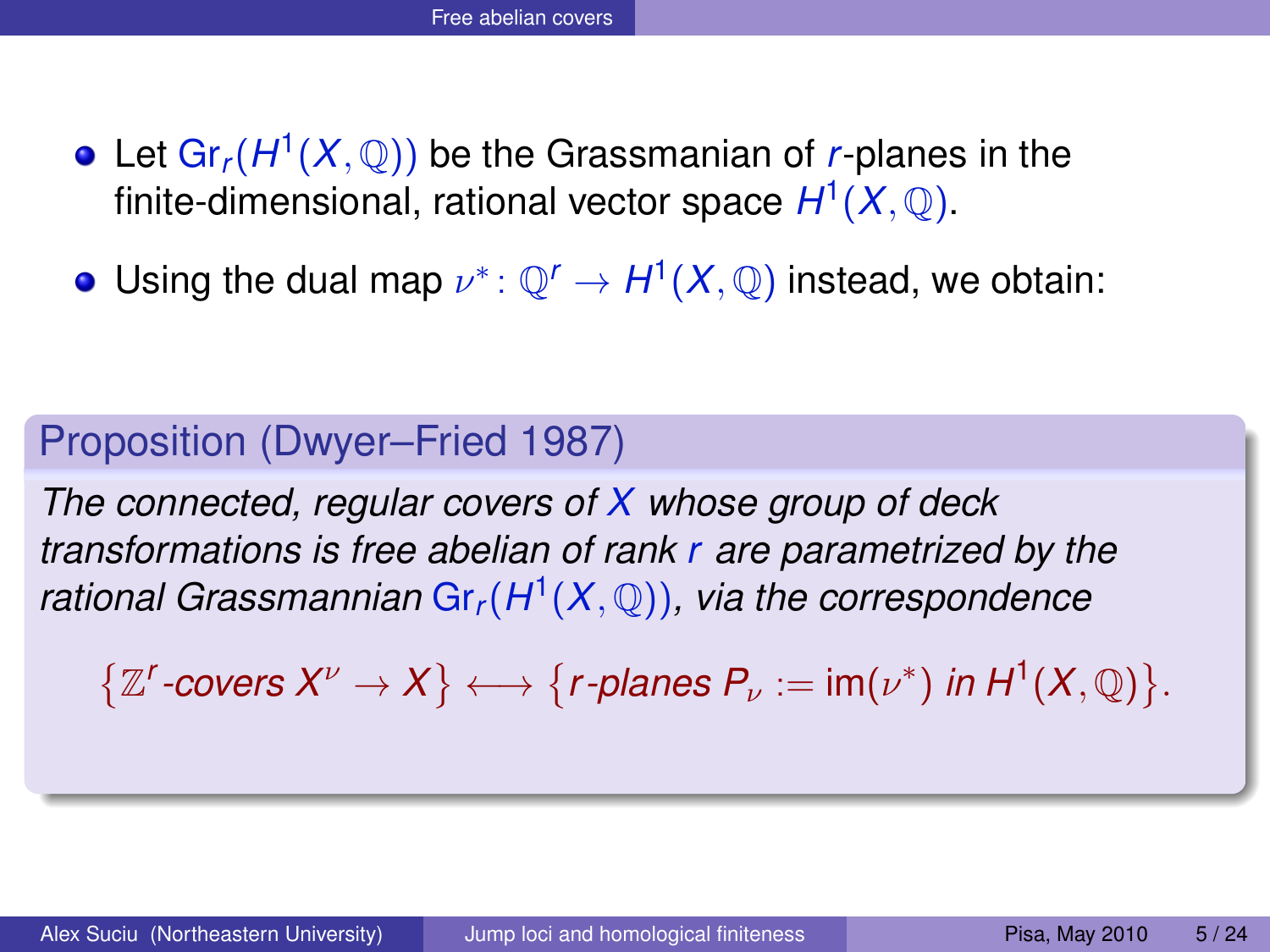# The Dwyer–Fried sets

Moving about the rational Grassmannian, and recording how the Betti numbers of the corresponding covers vary leads to:

## **Definition**

The *Dwyer–Fried invariants* of *X* are the subsets

 $\Omega_r^j(X) = \big\{P_\nu \in \text{Gr}_r(H^1(X, \mathbb{Q})) \bigm| b_j(X^\nu) < \infty \text{ for } j \leq i \big\},$ 

defined for all  $i\geq 0$  and all  $r>0,$  with the convention that  $\Omega^i_r(X)=\emptyset$  if  $r > b_1(X)$ .

In particular, if  $b_1(X) = 0$ , then all the  $\Omega$ -invariants of X are empty. For a fixed  $r > 0$ , the Dwyer–Fried invariants form a descending filtration of the Grassmanian of *r*-planes,

<span id="page-5-0"></span>
$$
\mathrm{Gr}_r(H^1(X,\mathbb{Q}))=\Omega^0_r(X)\supseteq \Omega^1_r(X)\supseteq \Omega^2_r(X)\supseteq \cdots.
$$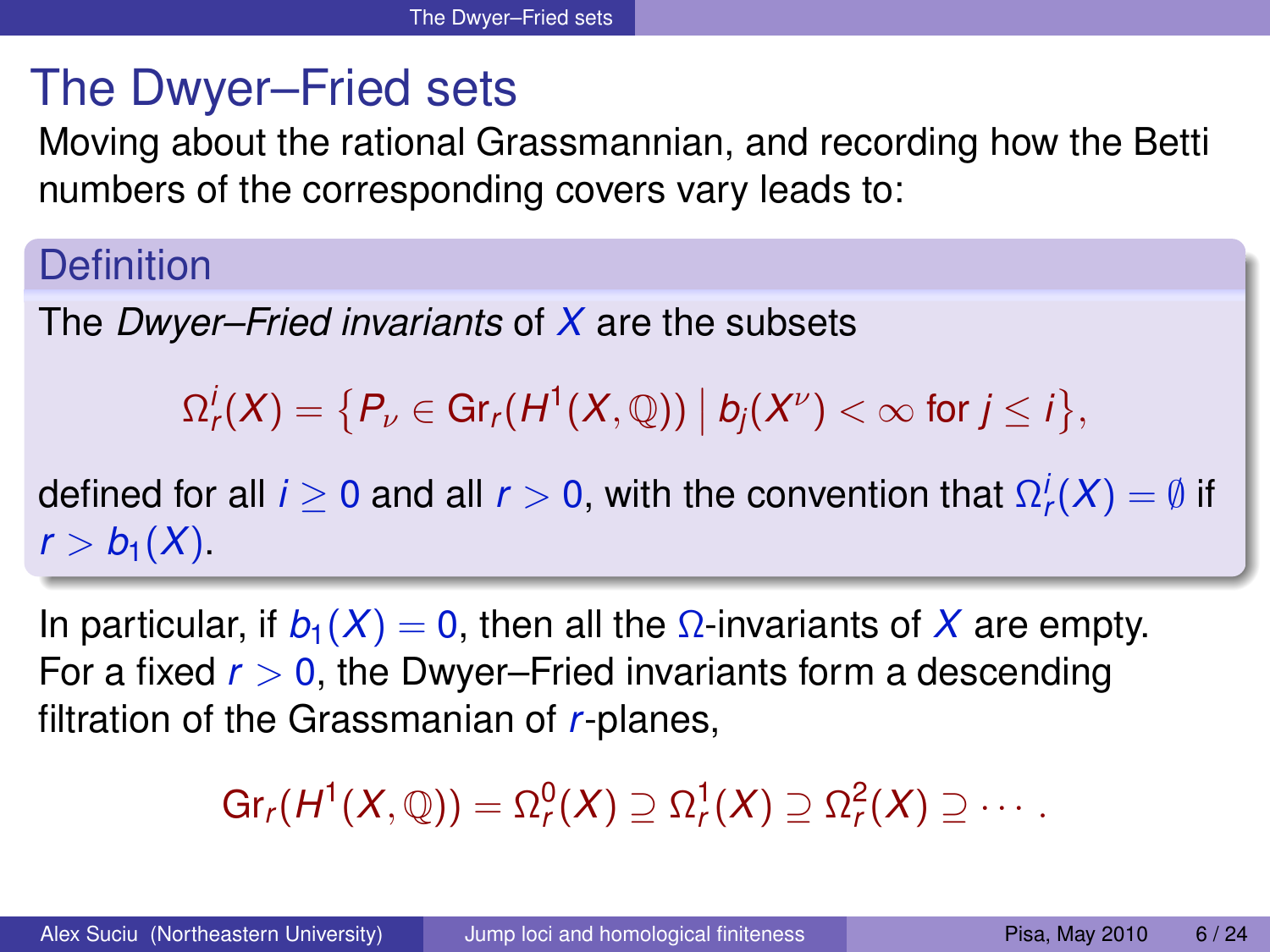The Ω-sets are homotopy-type invariants of *X*:

#### Lemma

*Suppose*  $X \simeq Y$ . For each  $r > 0$ , there is then an isomorphism  $\text{Gr}_r(H^1(Y, \mathbb{Q})) \cong \text{Gr}_r(H^1(X, \mathbb{Q}))$  sending each subset  $\Omega^i_r(Y)$  bijectively *onto*  $\Omega_r^i(X)$ .

### Proof.

- Let  $f: X \to Y$  be a (cellular) homotopy equivalence.
- *f* ∗ : *H* 1 (*Y*, Q) → *H* 1 (*X*, Q), defines isomorphisms  $f_r^*: \operatorname{Gr}_r(H^1(Y, \mathbb{Q})) \to \operatorname{Gr}_r(H^1(X, \mathbb{Q}))$ .
- It remains to show that  $f_r^*(\Omega_r^i(Y)) \subseteq \Omega_r^i(X)$ .
- For that, let  $P \in \Omega^i_r(Y)$ , and write  $P = P_{\nu}$  for some  $\nu: \pi_1(Y) \twoheadrightarrow \mathbb{Z}^r$ . The map *f* lifts to a map  $\overline{f}: X^{\nu \circ f_\sharp} \to Y^\nu$ .
- Clearly,  $\bar{f}$  is a homotopy equivalence. Thus,  $b_i(X^{\nu\circ f_\sharp})=b_i(Y^\nu),$ and so  $f_r^*(P_\nu)=P_{\nu\circ f_\sharp}$  belongs to  $\Omega^i_r(X).$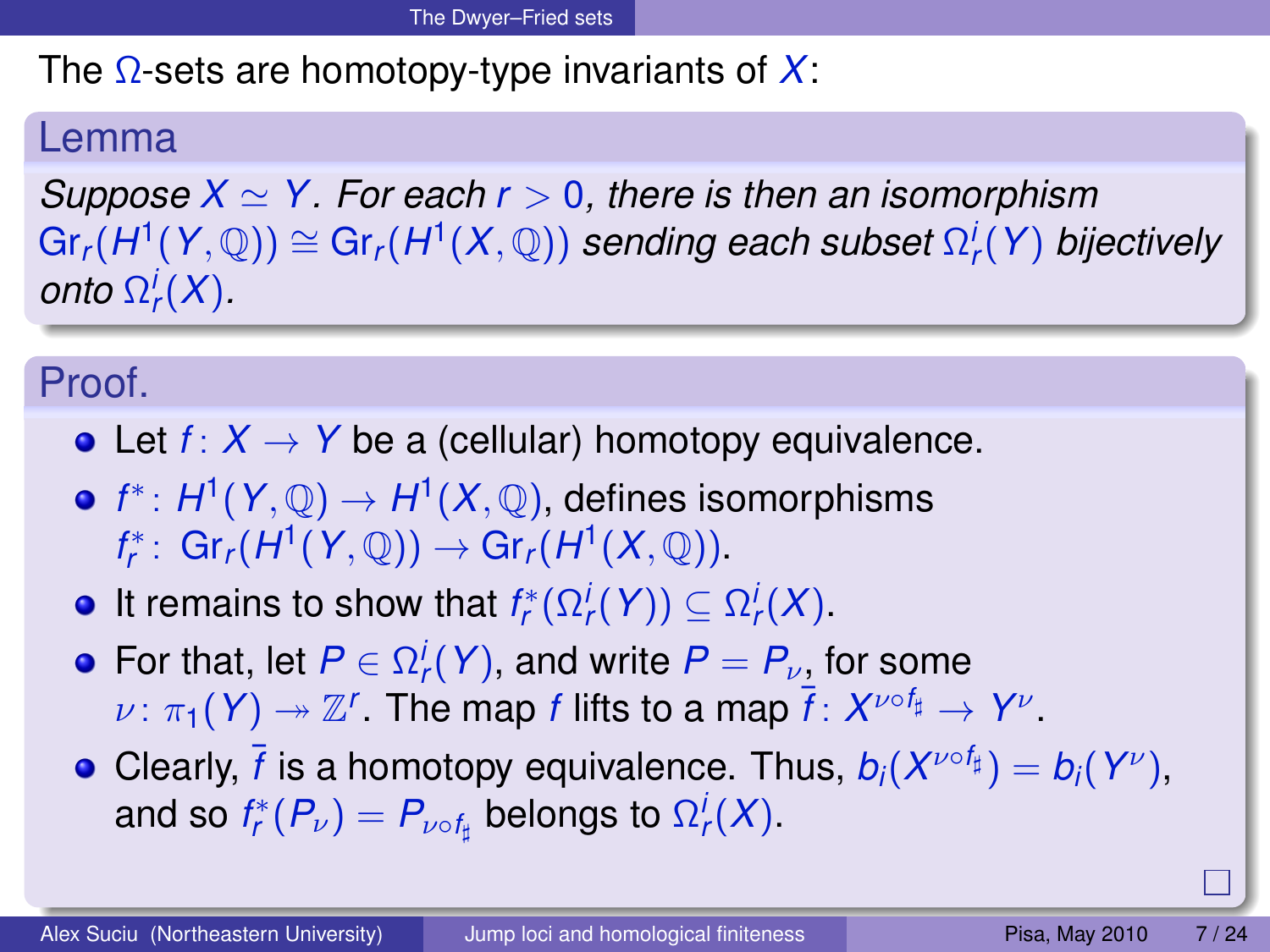In view of this lemma, we may extend the definition of the  $\Omega$ -sets from spaces to groups.

Let *G* be a finitely-generated group. Pick a classifying space *K*(*G*, 1) with finite *k*-skeleton, for some  $k \geq 1$ .

#### **Definition**

The *Dwyer–Fried invariants* of *G* are the subsets

 $\Omega_r^i(G) = \Omega_r^i(K(G, 1))$ 

of Gr $_r$ ( $H^1(G,\mathbb{Q})$ ), defined for all  $i\geq 0$  and  $r\geq 1.$ 

Since the homotopy type of  $K(G,1)$  depends only  $G$ , the sets  $\Omega^i_r(G)$ are well-defined group invariants.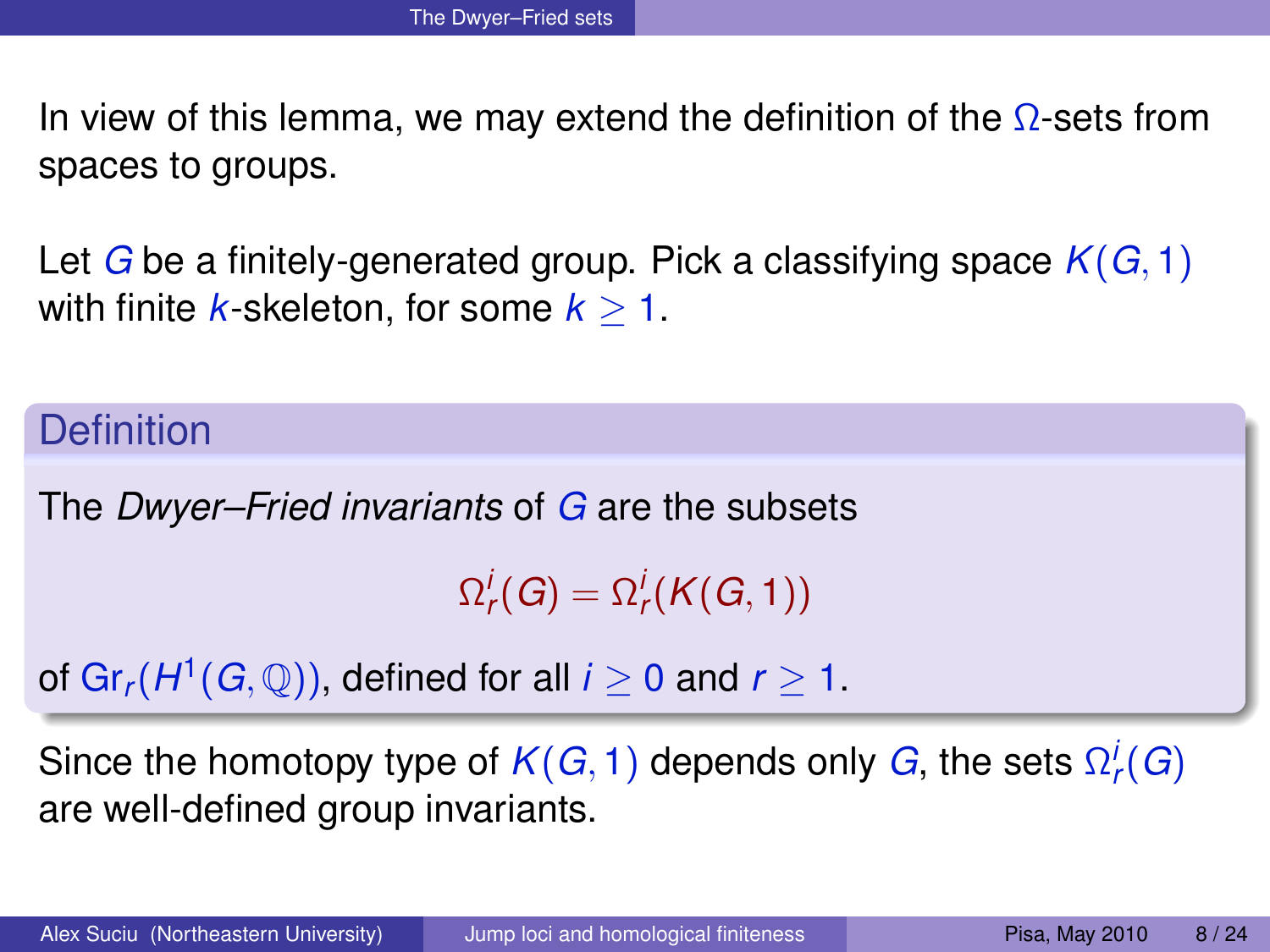- **•** Especially manageable situation:  $r = n$ , where  $n = b_1(X) > 0$ .
- In this case,  $Gr_n(H^1(X, \mathbb{Q})) = \{pt\}.$
- **•** This single point corresponds to the maximal free abelian cover,  $X^{\alpha} \to X$ , where  $\alpha \colon G \twoheadrightarrow G_{\text{ab}} / \text{Tors}(G_{\text{ab}}) = \mathbb{Z}^n$ .
- The sets  $\Omega^i_n(X)$  are then given by

$$
\Omega_n^i(X) = \begin{cases} {\{\mathsf{pt}\} & \text{if } b_j(X^{\alpha}) < \infty \text{ for } j \leq i, \\ \emptyset & \text{otherwise.} \end{cases}
$$

• Both situations may occur:

### Example

Let  $X=S^1\vee S^k,$  for some  $k>1.$  Then  $X^\alpha=X^{\rm ab}$  is homotopic to a  $\textnormal{countable wedge of}\;k\textnormal{-spheres.}\;\textnormal{Thus,}\;\Omega_1^i(X)=\{\textnormal{pt}\}\;\textnormal{for}\;i< k,\;\textnormal{yet}\;j\neq j\}$  $\Omega_1^i(X) = \emptyset$ , for  $i \geq k$ .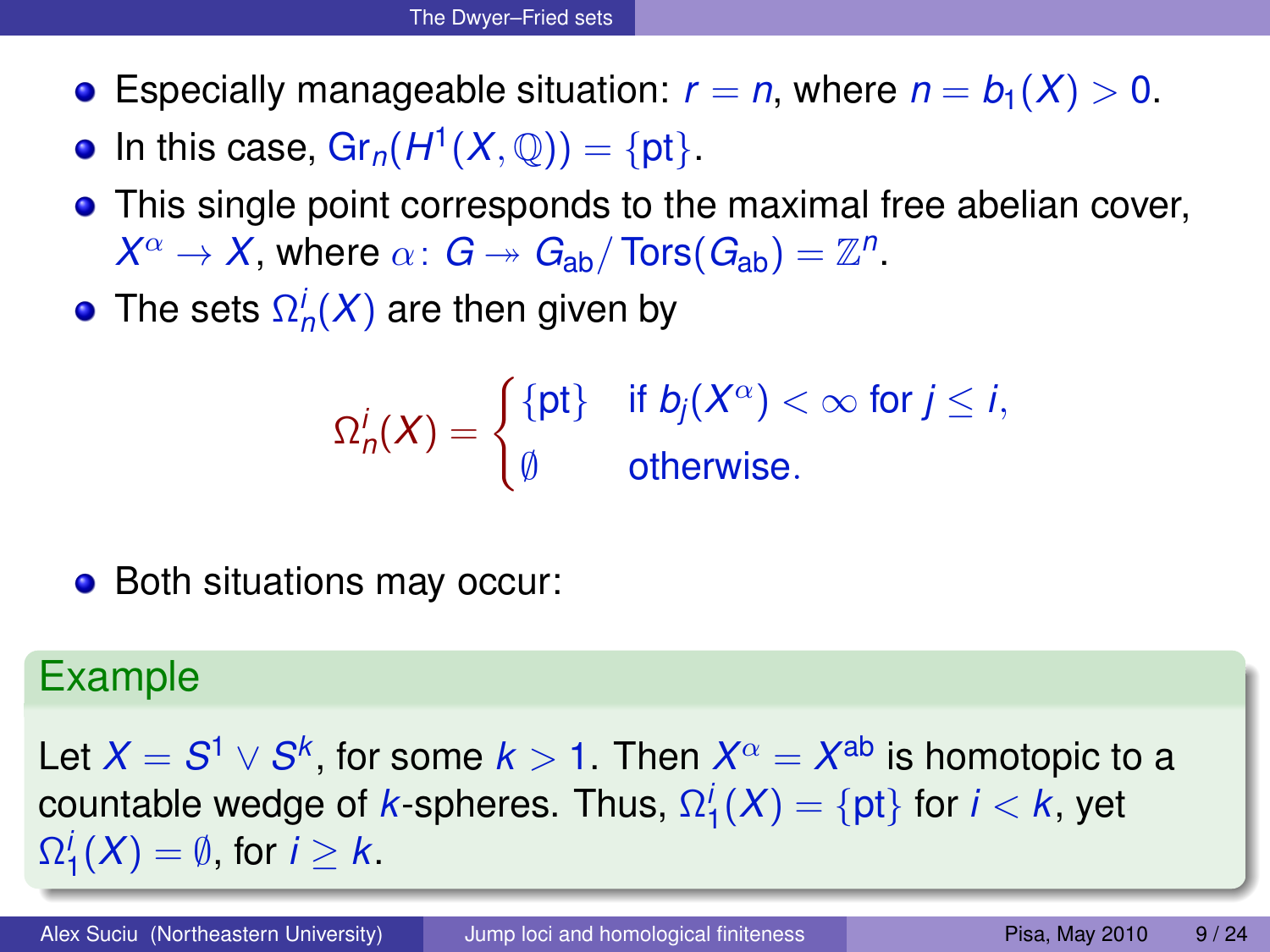### Remark

Finiteness of the Betti numbers of a free abelian cover *X* <sup>ν</sup> does not imply finite-generation of the integral homology groups of *X* ν . Thus, we cannot replace the condition " $b_i(X^\nu)<\infty,$  for  $i\leq q$ " by the (stronger)  $\mathsf{condition} \ \ \text{``} \mathsf{H}_i(X^\nu,\mathbb{Z}) \ \text{is a finitely-generated group, for} \ i \leq q \ \text{."}$ 

E.g., let  $K$  be a knot in  $S^3$ , with complement  $X = S^3 \setminus K$ , infinite cyclic  $\mathsf{cover}\; X^{\mathtt{ab}},$  and Alexander polynomial  $\Delta_{\mathcal{K}}\in \mathbb{Z}[t^{\pm 1}].$  Then

 $H_1(X^{\text{ab}}, \mathbb{Z}) = \mathbb{Z}[t^{\pm 1}]/(\Delta_K).$ 

 $\mathsf{Hence},\, H_1(X^{\mathsf{ab}},\mathbb{Q})=\mathbb{Q}^d,$  where  $d=\mathsf{deg}\,\Delta_K.$  Thus,

 $\Omega_1^1(X) = \{\text{pt}\}.$ 

But, if  $\Delta_K$  is not monic,  $H_1(X^{\text{ab}}, \mathbb{Z})$  need not be a f.g.  $\mathbb Z$ -module.

Example (Milnor 1968)

Let *K* be the 5<sub>2</sub> knot, with Alex polynomial  $\Delta_K = 2t^2 - 3t + 2$ . Then  $H_1(X^{\text{ab}}, \mathbb{Z}) = \mathbb{Z}[1/2] \oplus \mathbb{Z}[1/2]$  is not f.g., though  $H_1(X^{\text{ab}}, \mathbb{Q}) = \mathbb{Q} \oplus \mathbb{Q}$ .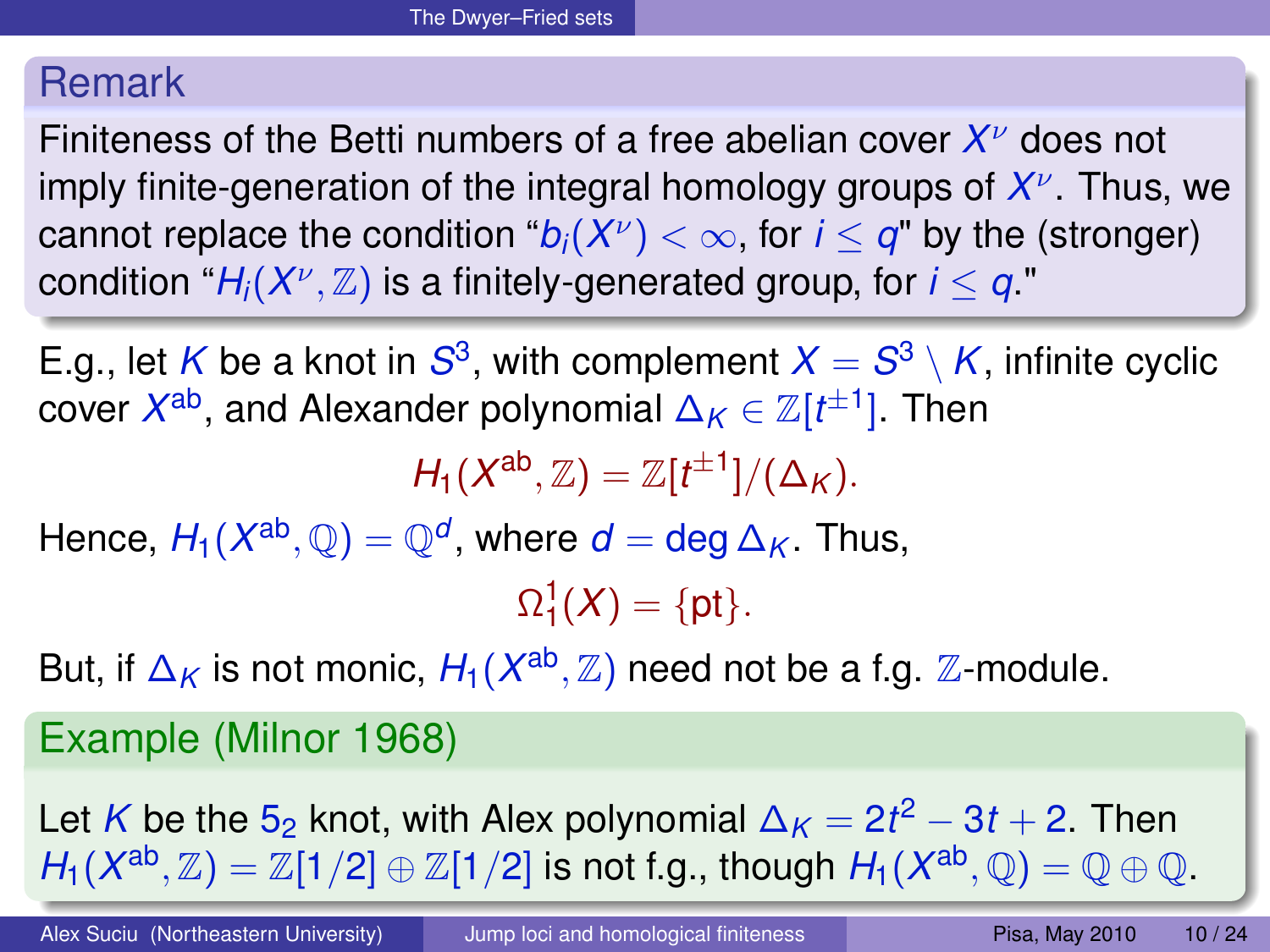# Ω-invariants and characteristic varieties

- Given an epimorphism  $\nu: G \twoheadrightarrow \mathbb{Z}^r$ , let  $\hat{\nu}: \mathbb{Z}^r \to \hat{G}$  be the induced morphism between character groups, given by  $\hat{\nu}(\rho)(g) = \nu(\rho(g))$ .
- Its image,  $\mathbb{T}_{\nu} = \hat{\nu}(\widehat{\mathbb{Z}^{\prime}})$ , is a complex algebraic subtorus of  $\widehat{G}$ , isomorphic to  $(\mathbb{C}^\times)^r$ .
- **•** The following theorem was proved by Dwyer and Fried for a finite CW-complex *X*, using the support loci for the Alexander invariants of *X*. It was recast in a slightly more general context in (PS 2010), using the degree-1 characteristic varieties.

### Theorem

*Let X be a connected CW-complex with finite k-skeleton,*  $G = \pi_1(X)$ . *For an epimorphism*  $\nu$ :  $G \rightarrow \mathbb{Z}^r$ , the following are equivalent:

- **1** The vector space  $\bigoplus_{i=0}^k H_i(X^\nu,\mathbb{C})$  is finite-dimensional.
- <span id="page-10-0"></span>**2** The algebraic torus  $\mathbb{T}_{\nu}$  intersects the variety  $\mathcal{W}^k(X)$  in only finitely *many points.*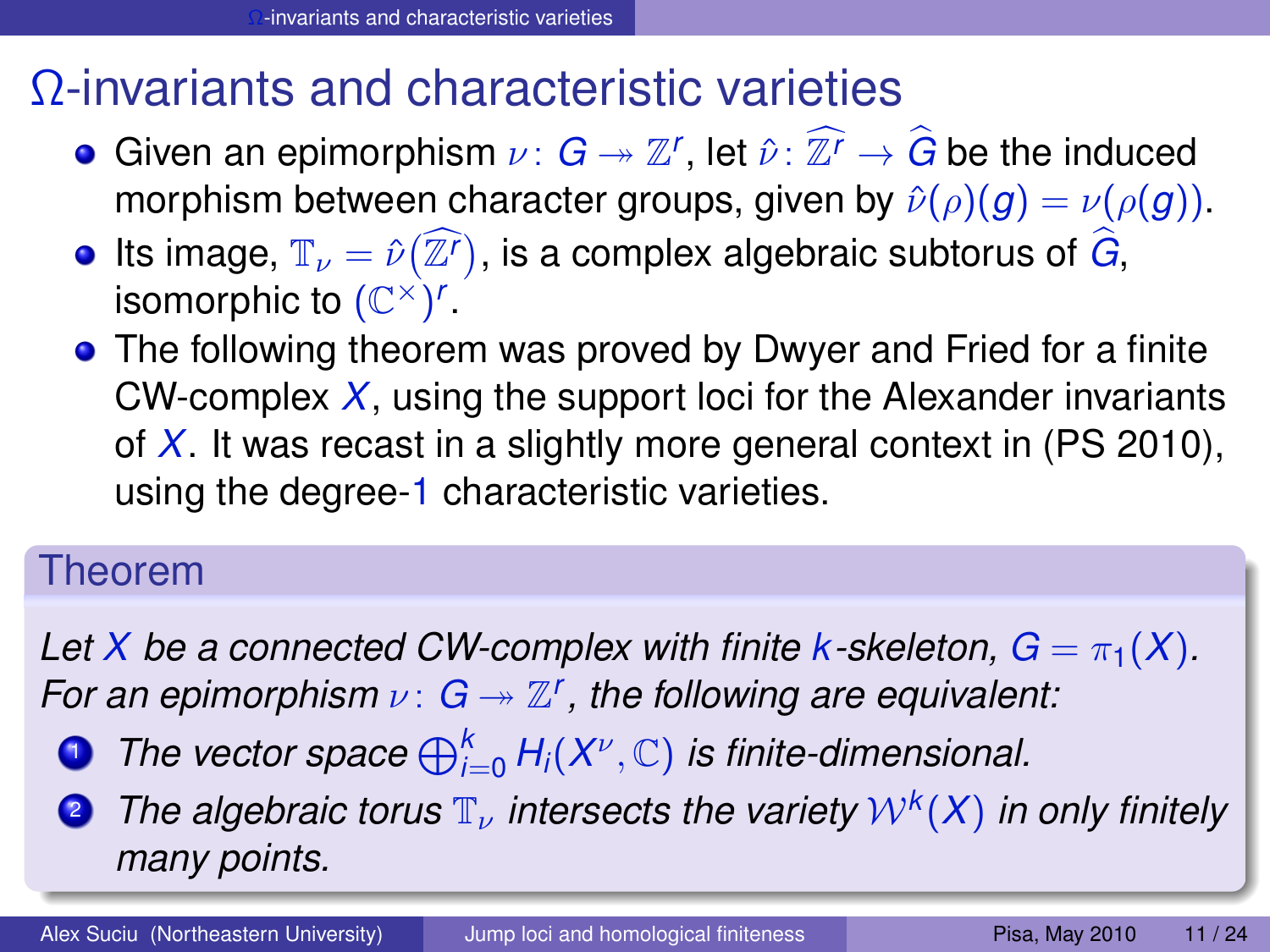## **Corollary**

*Suppose*  $W^{i}(X)$  *is finite. Then*  $\Omega_{r}^{i}(X) = \text{Gr}_{r}(H^{1}(X, \mathbb{Q}))$ ,  $\forall r \leq b_{1}(X)$ .

## Example

Let  $M$  be a nilmanifold. Then  $\Omega_r^i(M) = \mathrm{Gr}_r({\mathbb Q}^n),$  for all  $i \geq 0$  and  $r \leq n = b_1(M)$ .

### Example

Suppose X is the complement of a knot in  $S^m$ ,  $m \geq 3$ . Then  $\Omega_1^i(X) = \{\text{pt}\},$  for all  $i \geq 0$ .

### **Corollary**

Let  $n=b_1(X)$ . Suppose  $\mathcal{W}^i(X)$  is infinite, for some  $i>0$ . Then  $\Omega_{n}^{q}(X)=\emptyset$ , for all  $q\geq i$ . In particular,  $b_{j}(X^{\alpha})=\infty$ , for some  $j\leq i$ .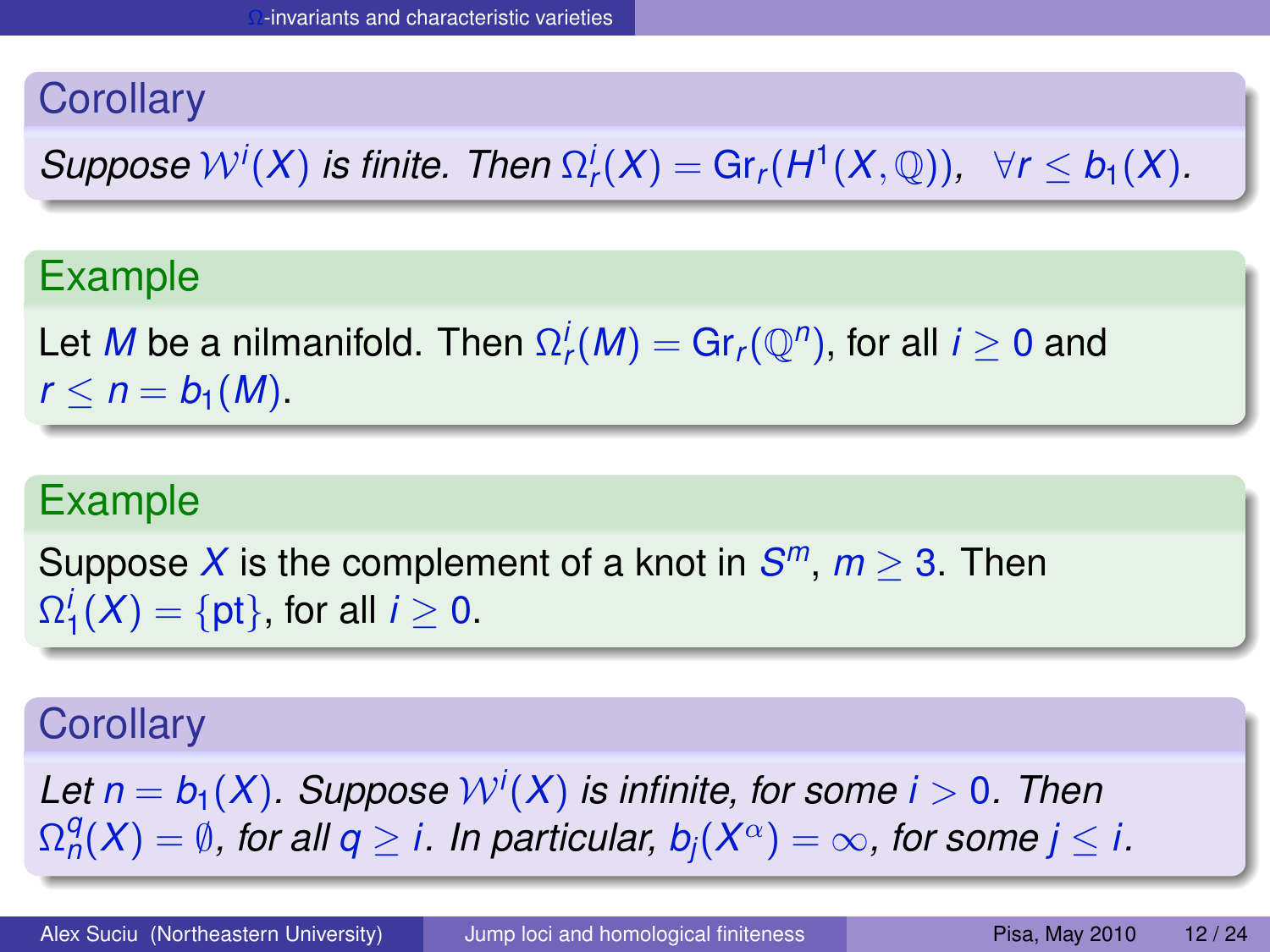## Example

Let  $S_q$  be a Riemann surface of genus  $q > 1$ . Then

$$
\Omega_r^j(S_g) = \emptyset, \qquad \text{for all } i, r \ge 1
$$
  

$$
\Omega_r^{\eta}(S_{g_1} \times \cdots \times S_{g_n}) = \emptyset, \qquad \text{for all } r \ge 1
$$

#### Example

Let  $Y_m = \bigvee^m S^1$  be a wedge of  $m$  circles,  $m > 1$ . Then Ω *i r* for all  $i, r > 1$  $\Omega_r^n(Y_{m_1}\times\cdots\times Y_{m_n})$ for all  $r > 1$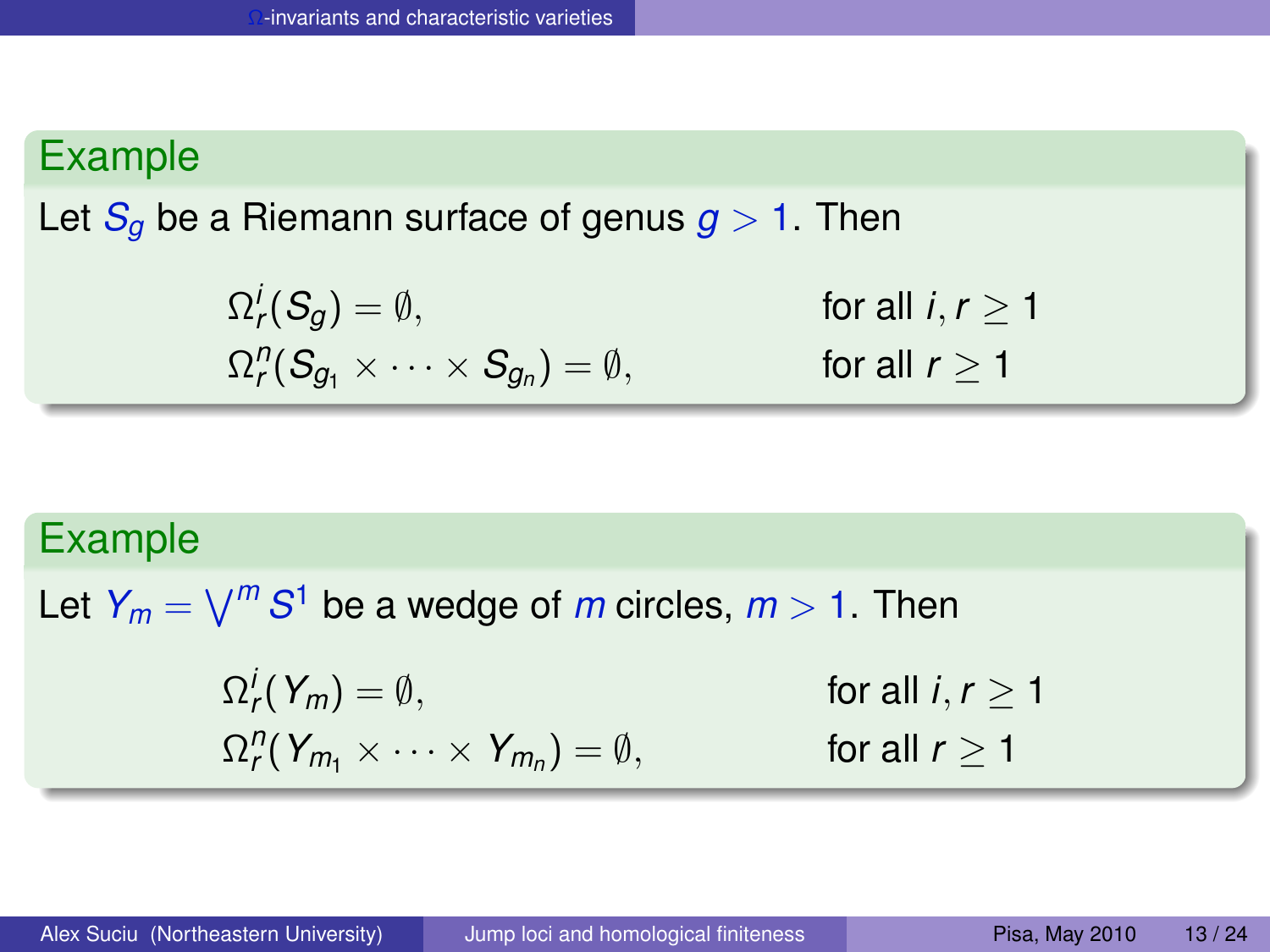# The openess question

#### **Question**

For which spaces  $X$ , and for which indices *i* and *r* are the sets  $\Omega_r^i(X)$ Zariski open subsets of  $\mathsf{Gr}_r(H^1(X,\mathbb{Q}))$ ?

## Write  $n = b_1(X)$ . Identify  $H^1(X, \mathbb{Q}) = \mathbb{Q}^n$  and  $\text{Gr}_1(\mathbb{Q}^n) = \mathbb{Q}\mathbb{P}^{n-1}$ .

### Theorem (DF 1987)

*Each* Ω *i* 1 (*X*) *is the complement of a finite union of projective subspaces in* ℚℙ<sup>n−1</sup>. In particular,  $Ω_1^i(X)$  is a Zariski open set in ℚℙ<sup>n−1</sup>.

<span id="page-13-0"></span>This subspace arrangement can be understood in terms of a more general construction, introduced in (DPS 2009).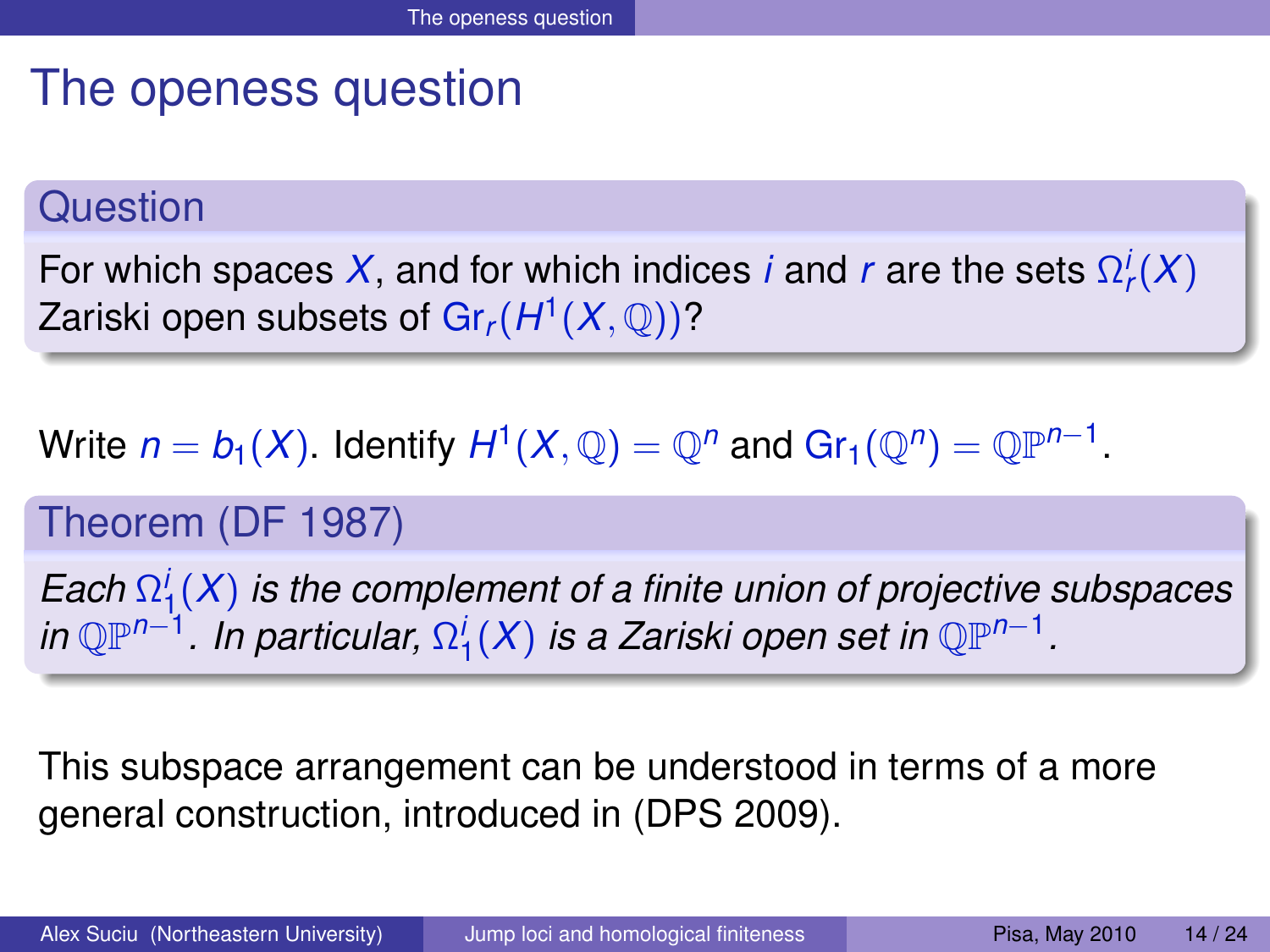## Proposition (PS 2010)

*Let*  $X^{\nu} \to X$  *be a regular*  $\mathbb Z$ *-cover, classified by*  $\nu$  :  $\pi_1(X) \twoheadrightarrow \mathbb Z$ *. Let*  $\nu^*\colon H^1(\mathbb{Z},\mathbb{Z})=\mathbb{Z}\to H^1(X,\mathbb{Z})$ , and  $\bar{\nu}=\nu^*(1)$ . Then,

$$
\sum_{i=1}^k b_i(X^{\nu}) < \infty \iff \bar{\nu} \notin \tau_1(\mathcal{W}^k(X)).
$$

Here, if  $W \subset (\mathbb{C}^\times)^n$  is a Zariski closed set, then  $\tau_1(\mathcal{W}) := \{ z \in \mathbb{C}^n \mid \exp(\lambda z) \in \mathcal{W}, \text{ for all } \lambda \in \mathbb{C} \}.$ 

For  $r > 1$ , though,  $Ω_r^k(X)$  is not necessarily an open subset of Gr<sub>r</sub>( $\mathbb{Q}^n$ ):

- **•** Dwyer and Fried gave an example of a finite, 3-dimensional CW-complex for which  $\Omega_2^2(X)$  is *not* open.
- In (S 2010), I give examples of finitely presented (Kähler) groups *G* for which  $\Omega_2^1(G)$  is not open.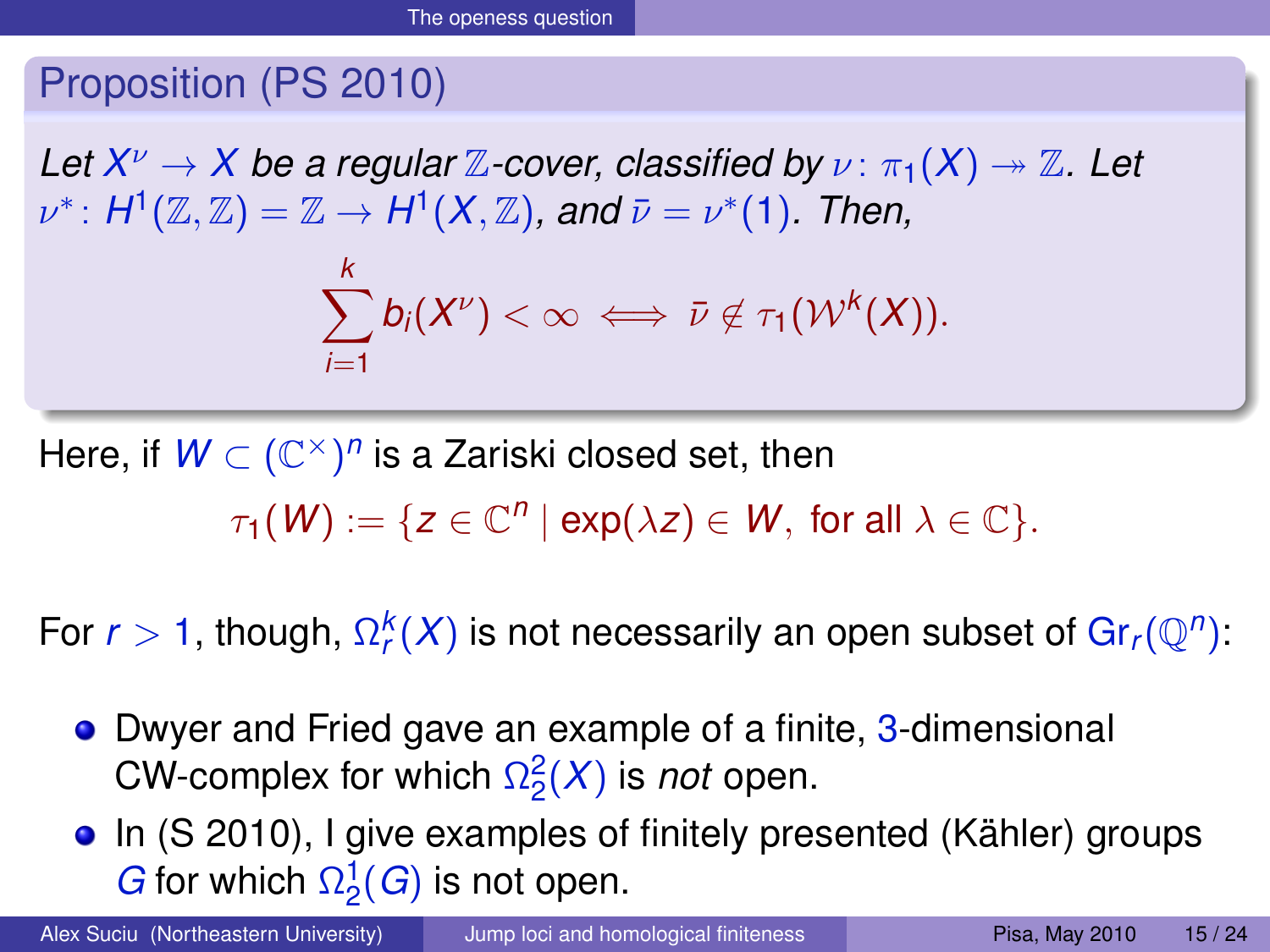## Example (DF 1987)

Let  $Y = T^3 \vee S^2$ . Then  $\pi_1(Y) = H \cong \mathbb{Z}^3$ , with generators  $x_1, x_2, x_3$ .

- Let  $f\colon S^2\to Y$  represent the element  $x_1-x_2+1$  of  $\pi_2(Y)=\mathbb{Z}H$ . Form the CW-complex  $X = Y \cup_f D^3$ , with  $\pi_1(X) = H$  and  $\pi_2(X) = \mathbb{Z}H/(x_1 - x_2 + 1).$
- Identifying  $Hom(H, \mathbb{C}) = (\mathbb{C}^{\times})^3$ , we have  $\mathcal{V}_1^1(X) = \{1\}$  and  $\mathcal{V}_1^2(X) = \{ z \in (\mathbb{C}^\times)^3 \mid z_1 - z_2 + 1 = 0 \}.$
- Consider an algebraic 2-torus  $\mathcal{T} = \{z_1^{a_1} z_2^{a_2} z_3^{a_3} = 1\}$  in  $(\mathbb{C}^{\times})^3$ .
- Then:  $\, \mathcal{T} \cap \mathcal{V}^{2}_{1}(X)$  is either empty (this happens precisely when  $T = \{z_1 z_2^{-1} = 1\}$  or  $T = \{z_2 = 1\}$ , or is 1-dimensional.
- Thus, the locus in Gr $_2(\mathbb{Q}^3) = \mathbb{QP}^2$  giving rise to algebraic 2-tori in  $(\mathbb{C}^{\times})^3$  having finite intersection with  $\mathcal{V}_1^2(X)$  consists of 2 points.

In particular,  $\Omega_2^2(X)$  is not open in  $\mathbb{QP}^2$ , even in the usual topology.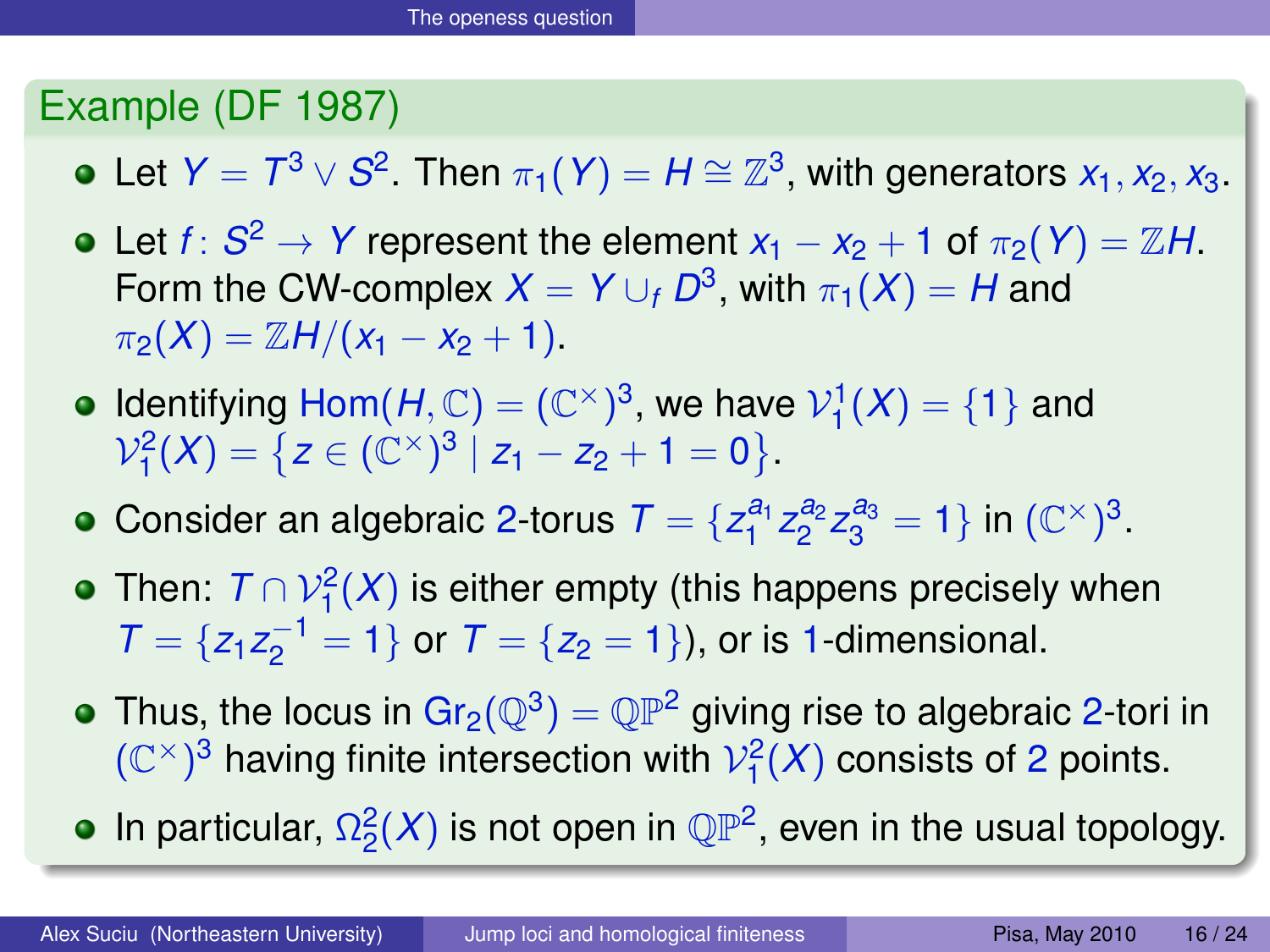## Finiteness properties

Let *G* be a group, and *k* a positive integer.

- *G* has *property* F*<sup>k</sup>* if it admits a classifying space *K*(*G*, 1) with finite *k*-skeleton.
	- $\blacktriangleright$  F<sub>1</sub>: *G* is finitely generated
	- $\blacktriangleright$  F<sub>2</sub>: *G* is finitely presentable.
- *G* has *property*  $\mathsf{FP}_k$  if the trivial  $\mathbb{Z} G$ -module  $\mathbb{Z}$  admits a projective Z*G*-resolution which is finitely generated in all dimensions up to *k*.

The following implications (none of which can be reversed) hold:

<span id="page-16-0"></span>*G* is of type  $F_k \Rightarrow G$  is of type  $FP_k$  $\Rightarrow$  *H<sub>i</sub>*(*G*, *Z*) is finitely generated, for all *i* < *k*  $\Rightarrow$   $b_i(G) < \infty$ , for all  $i < k$ .

Moreover,  $FP_k \& F_2 \Rightarrow F_k$ .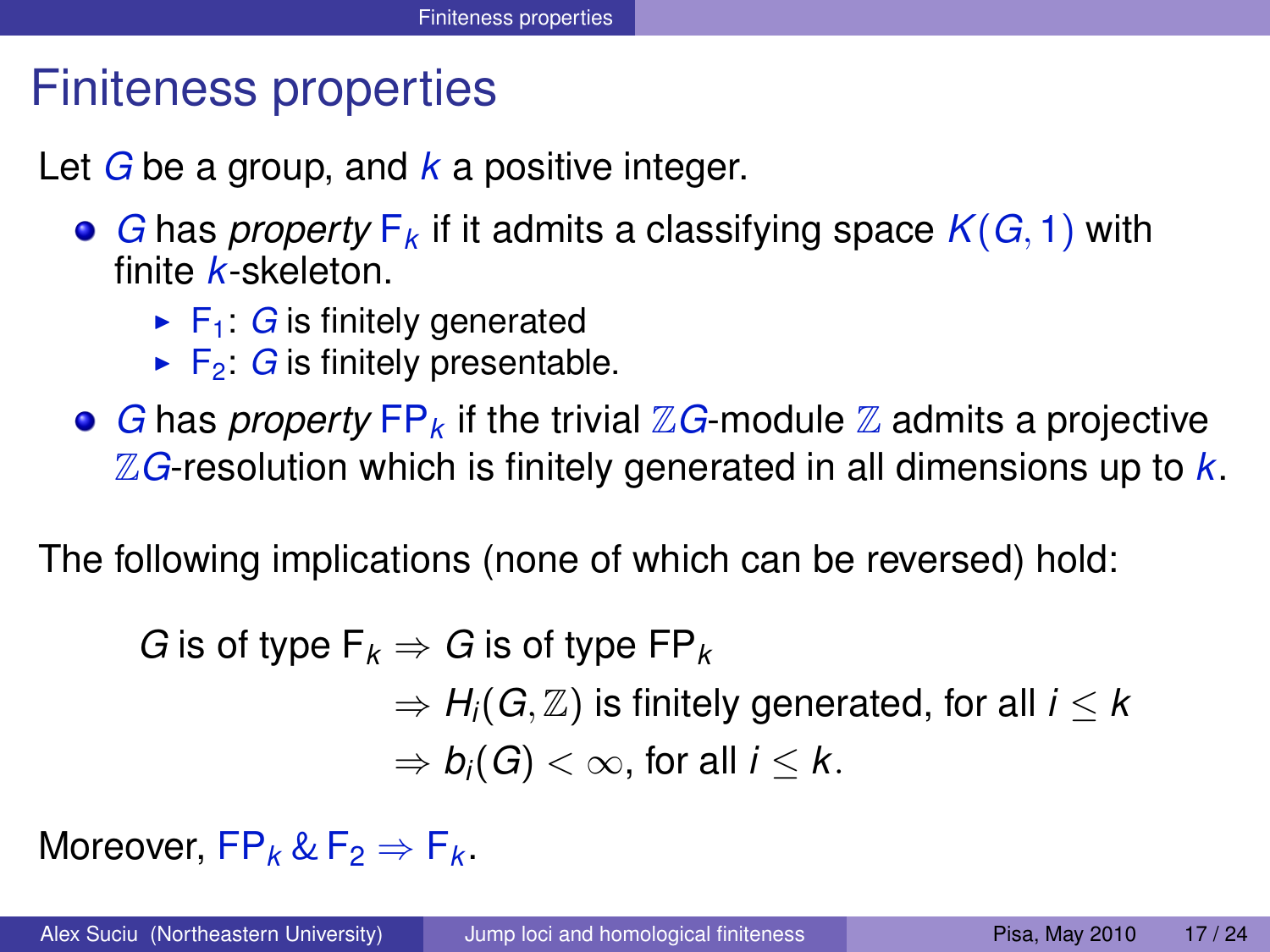#### Theorem

*Let* G be a finitely generated group, and  $ν: G \rightarrow \mathbb{Z}^r$  an epimorphism, *with kernel* Γ*. Suppose* Ω *k r* (*G*) = ∅*, and* Γ *is of type* F*k*−1*. Then*  $b_k(\Gamma) = \infty$ .

Hence,  $H_k(\Gamma, \mathbb{Z})$  is not finitely generated, and  $\Gamma$  is not of type  $\overline{FP}_k$ .

#### Proof.

Set  $X = K(G, 1)$ ; then  $X^{\nu} = K(\Gamma, 1)$ .

Since  $\Gamma$  is of type  $F_{k-1}$ , we have  $b_i(X^{\nu}) < \infty$  for  $i \leq k-1$ .

Since  $\Omega_r^k(X) = \emptyset$ , we must have  $b_k(X^\nu) = \infty$ .

#### **Corollary**

Let  $G$  be a finitely generated group, and suppose  $\Omega^3_1(G) = \emptyset$ . Let  $\nu: G \rightarrow \mathbb{Z}$  be an epimorphism. If the group  $\Gamma = \text{ker}(\nu)$  is finitely *presented, then*  $H_3(\Gamma, \mathbb{Z})$  *is not finitely generated.*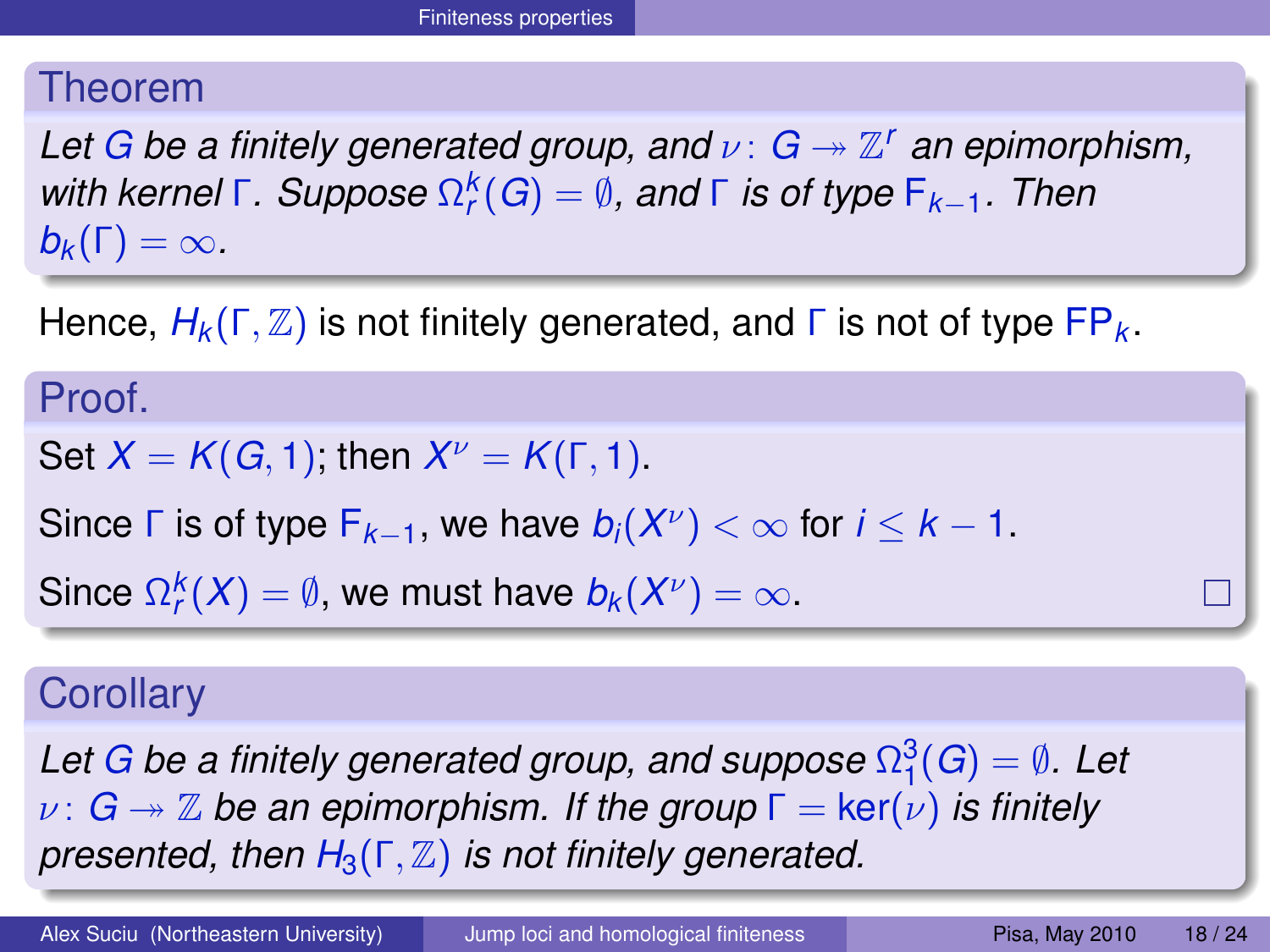### Example

- Let  $Y_2 = S^1 \vee S^1$  and  $X = Y_2 \times Y_2 \times Y_2$ . Clearly,  $X$  is a classifying space for  $G = F_2 \times F_2 \times F_2$ .
- Let  $\nu: G \to \mathbb{Z}$  be the homomorphism taking each standard generator to 1. Set  $Γ = ker(ν)$ .
- $\bullet$  Stallings (1963):

 $\mathsf{\Gamma}=\langle a, b, c, x, y \mid [x, a], [y, a], [x, b], [y, b], [a^{-1}x, c], [a^{-1}y, c], [b^{-1}a, c]\rangle$ 

Stallings showed, via a Mayer-Vietoris argument, that *H*3(Γ, Z) is not finitely generated.

Alternate explanation: We have  $\Omega^3_1(X)=\emptyset.$  Thus, the desired conclusion follows from above Corollary.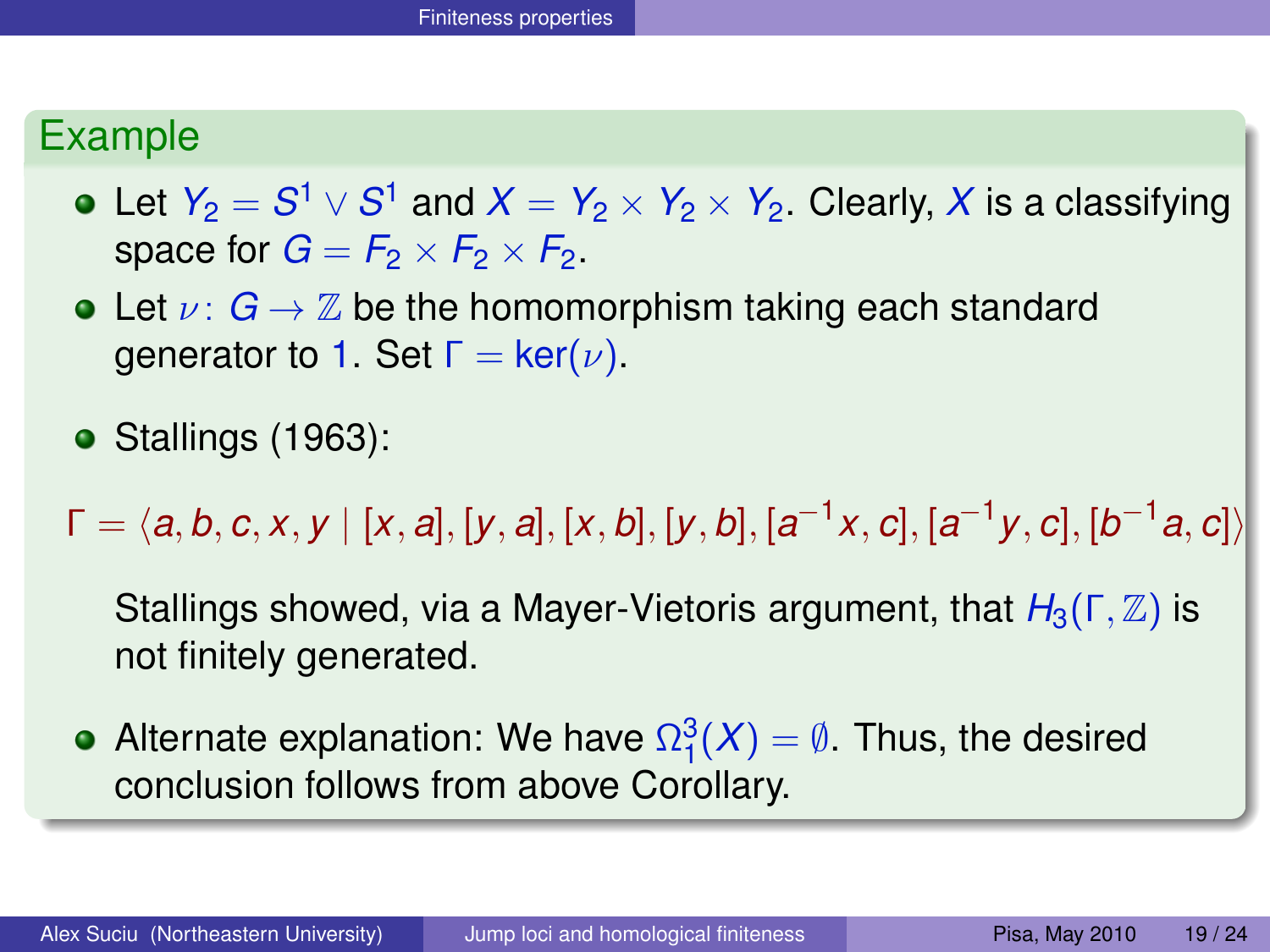# Kollár's question

Two groups, *G*<sup>1</sup> and *G*2, are said to be *commensurable up to finite kernels* if there is a zig-zag of groups and homomorphisms,

> <span id="page-19-0"></span>*G*<sup>1</sup> *H*<sup>2</sup>  $\cdots$  *G*<sub>2</sub>  $H_1$  $\mathscr{M}$ =  ${ }/{}$ · · ·  $\mathbb{Z}$ *H<sup>q</sup>*  $\mathcal{F}_{\mathcal{F}}$  $\overline{z}$ ,

with all arrows of finite kernel and cofinite image.

## Question (J. Kollár 1995)

*Given a smooth, projective variety M, is the fundamental group*  $\Gamma = \pi_1(M)$  *commensurable, up to finite kernels, with another group,*  $\pi$ , *admitting a*  $K(\pi, 1)$  *which is a quasi-projective variety*?

## Theorem (DPS 2009)

*For each k* ≥ 3*, there is a smooth, irreducible, complex projective variety M of complex dimension*  $k - 1$ *, such that the group*  $\Gamma = \pi_1(M)$ *is of type*  $F_{k-1}$ *, but not of type*  $FP_k$ *.*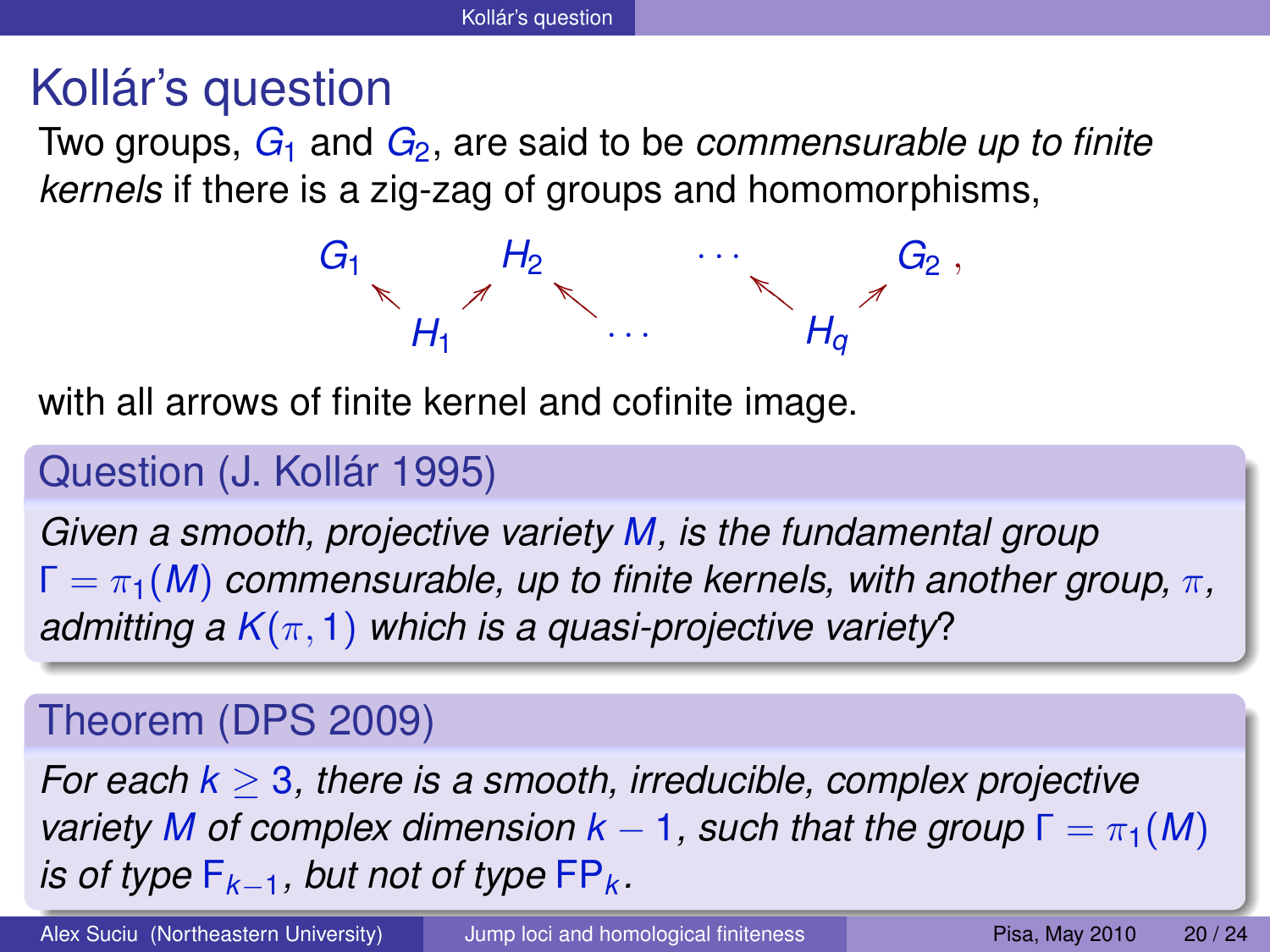## Lemma (Bieri 1981)

*Let* π *be a finite-index subgroup of G. Then G is of type FP<sup>n</sup> if and only if*  $\pi$  *is*.

Lemma (Bieri 1981)

*Let*  $1 \rightarrow N \rightarrow G \rightarrow Q \rightarrow 1$  *be an exact sequence of groups, and assume N is of type*  $FP_\infty$ *. Then G is of type*  $FP_n$  *if and only if Q is.* 

### **Corollary**

*Suppose G*<sup>1</sup> *and G*<sup>2</sup> *are commensurable up to finite kernels. Then G*<sup>1</sup> *is of type*  $FP_n$  *if and only*  $G_2$  *is of type*  $FP_n$ .

Fact: every quasi-projective variety has the homotopy type of a finite CW-complex.

Hence,  $\Gamma = \pi_1(M)$  is not commensurable (up to finite kernels) to any group  $\pi$  admitting a  $K(\pi, 1)$  which is a quasi-projective variety.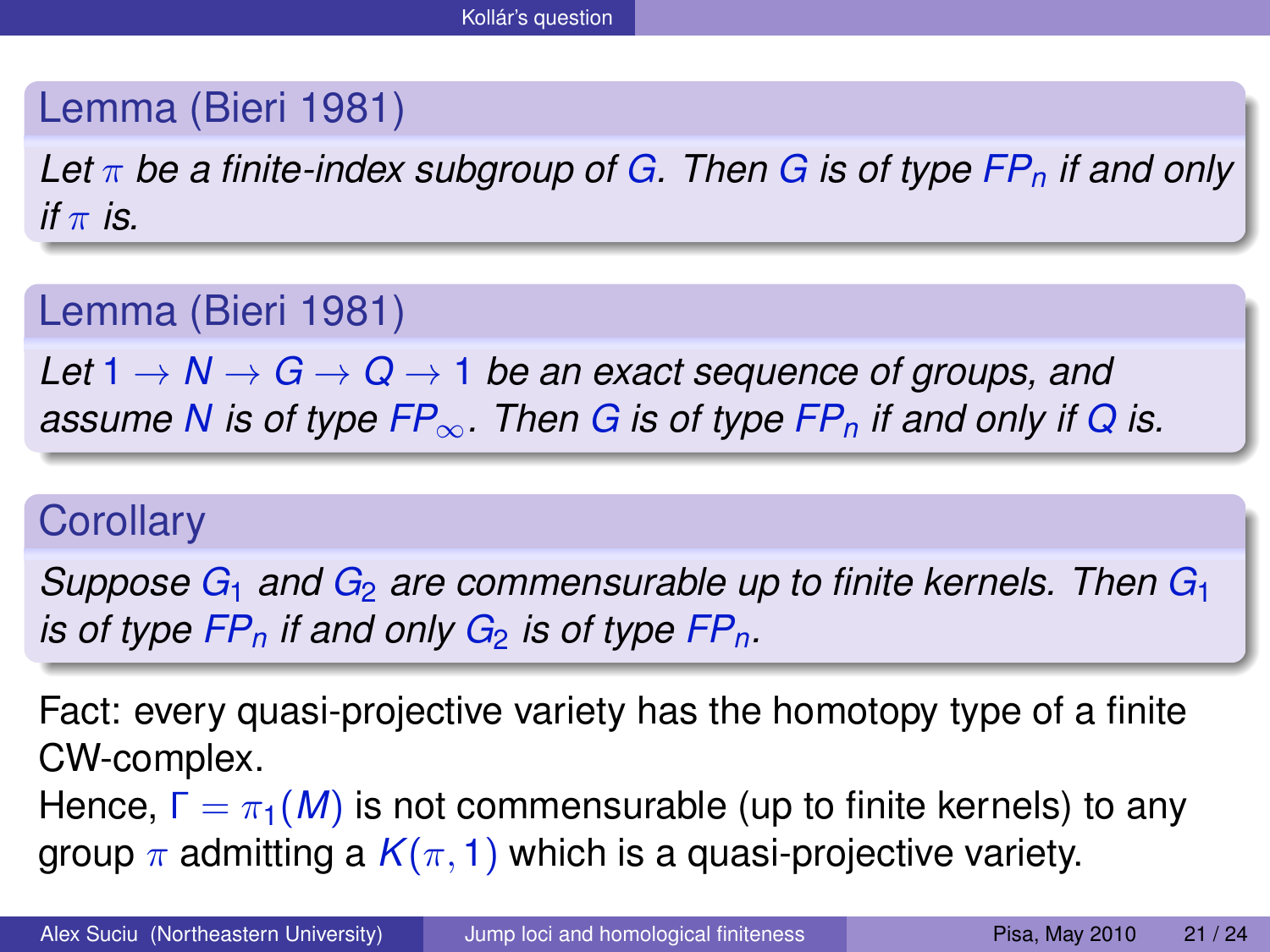## Construction of *M*

- Let *E* be a complex elliptic curve, and fix an integer *g* ≥ 2.
- Pick a subset *B* ⊂ *E* of cardinality |*B*| = 2*g* − 2.
- Fix a basepoint *x*<sup>0</sup> ∈ *E* \ *B*, and for each point *b* ∈ *B*, choose a loop  $\alpha_b$  in  $E \setminus B$ , circling in a positive direction around *b*.
- **•** Finally, choose a homomorphism  $\varphi: \pi_1(E \setminus B, x_0) \to \mathbb{Z}_2$  such that  $\varphi(\alpha_b) = 1$ , for all  $b \in B$ .
- With these choices, there is a smooth projective curve *C* of genus *g*, and a branched 2-fold cover,  $f: C \rightarrow E$ , which induces a bijection between the ramification locus  $R \subset C$  and the branch locus *B*  $\subset$  *E*.
- The restriction  $f: C \setminus B \to E \setminus B$  is the regular cover corresponding to  $\varphi$ .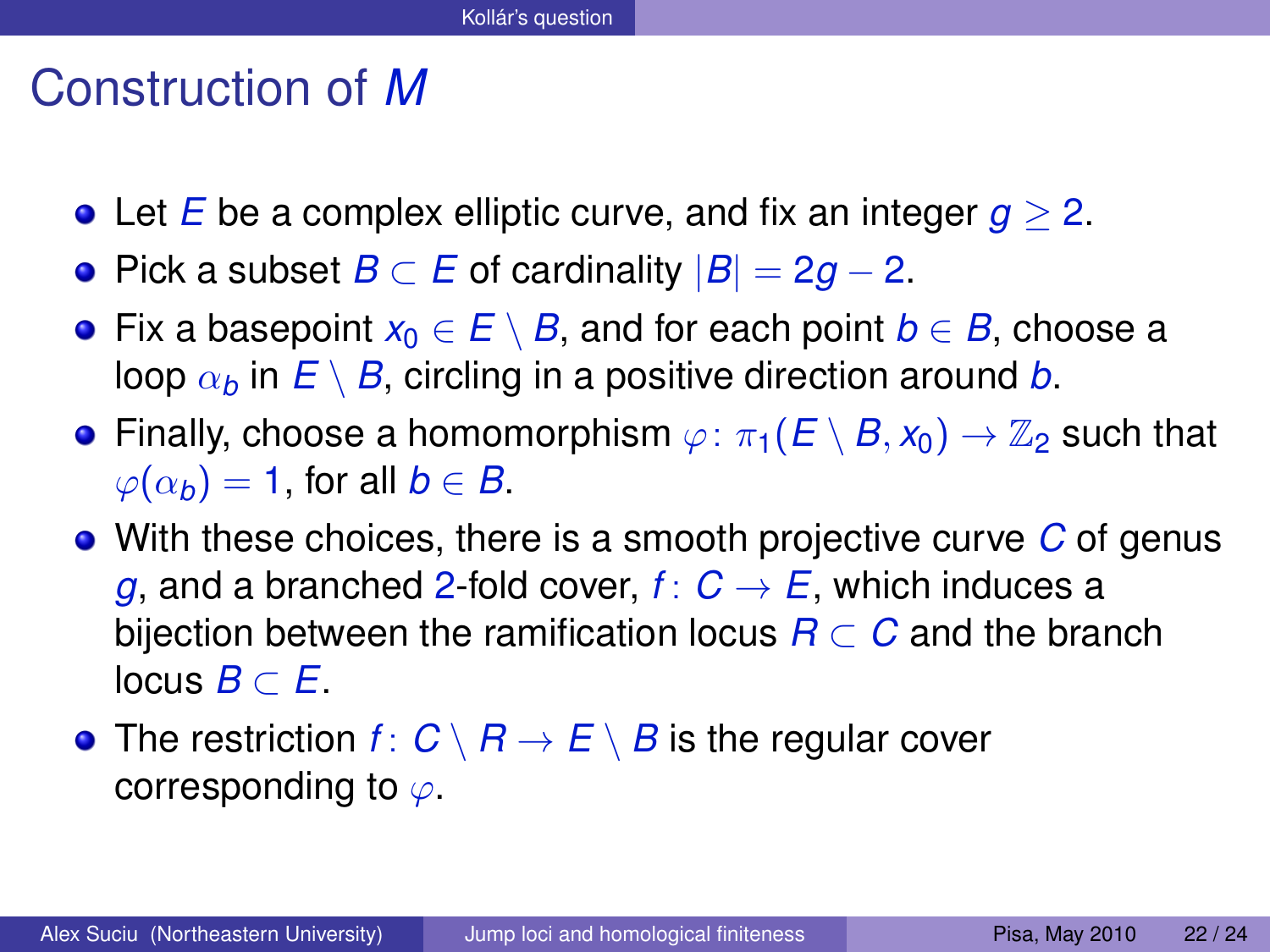- Now fix an integer  $k \geq 3$ , and set  $X = C^{\times k}$ .
- Let  $s_2\colon E^{\times 2}\to E$  be the group law of the elliptic curve, and extend it by associativity to a map  $s_k\colon E^{\times k}\to E.$
- Composing this map with the product map  $f^{\times k} \colon C^{\times k} \to E^{\times k}$ , we obtain a surjective holomorphic map,

$$
h=s_k\circ f\colon X\to E.
$$

## Lemma (DPS 2009)

*Let M be the generic fiber of h. Then M is a smooth, complex projective variety of dimension k* − 1*. Moreover,*

<span id="page-22-0"></span><sup>1</sup> *M is connected.*

<span id="page-22-1"></span>
$$
\bullet \ \pi_1(M) = \ker (h_{\sharp} \colon \pi_1(X) \to \pi_1(E)).
$$

<span id="page-22-2"></span> $\mathbf{3} \ \pi_2(M) = \cdots = \pi_{k-2}(M) = 0.$